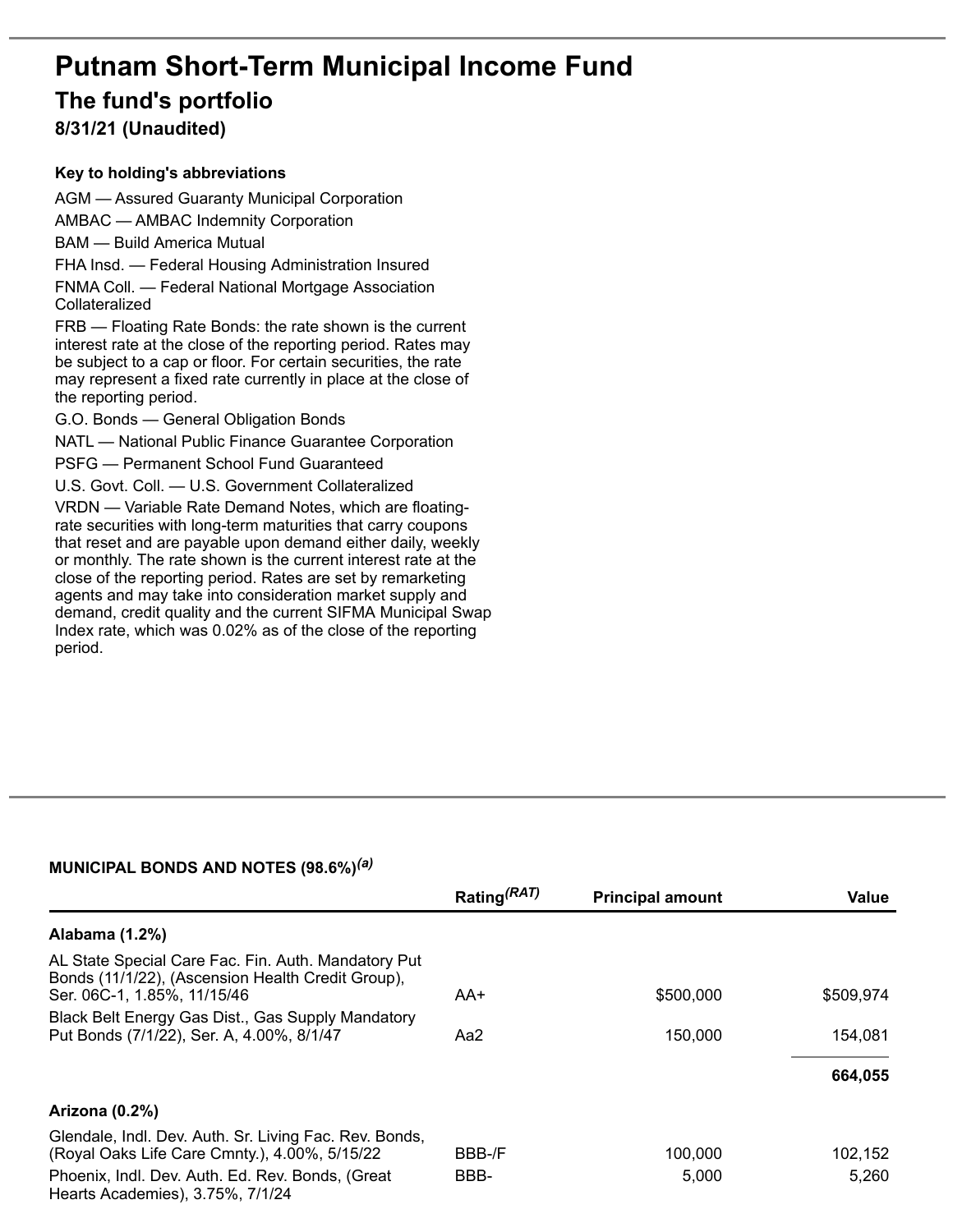| California (13.1%)                                                                                                     |                |           |           |
|------------------------------------------------------------------------------------------------------------------------|----------------|-----------|-----------|
| CA Hlth. Fac. Fin. Auth. Rev. Bonds, (Adventist Hlth.<br>Syst./West Oblig. Group), Ser. A, 4.00%, 3/1/43               | A              | 230,000   | 242,151   |
| CA Muni. Fin. Auth. Rev. Bonds, (Channing House),<br>Ser. A, 5.00%, 5/15/23                                            | AA-            | 650,000   | 704,374   |
| CA State Charter School Fin. Auth. 144A Rev. Bonds,<br>(Summit Pub. Schools), 5.00%, 6/1/22                            | Baa3           | 105,000   | 108,578   |
| CA State Enterprise Dev. Auth. Student Hsg. Rev.<br>Bonds, (Provident Group-SDSU Properties, LLC), Ser.<br>A           |                |           |           |
| 5.00%, 8/1/26                                                                                                          | Baa3           | 100,000   | 120,519   |
| 5.00%, 8/1/24                                                                                                          | Baa3           | 100,000   | 112,970   |
| 5.00%, 8/1/22                                                                                                          | Baa3           | 50,000    | 52,190    |
| CA State Infrastructure & Econ. Dev. Bank                                                                              |                |           |           |
| Mandatory Put Bonds (4/1/22), (J. Paul Getty Trust<br>(The)), Ser. A-2, 0.397%, 10/1/47                                | Aaa            | 500,000   | 500,110   |
| Mandatory Put Bonds (8/1/24), (CA Academy of<br>Sciences), 0.37%, 8/1/47                                               | A2             | 1,000,000 | 1,002,220 |
| CA State Muni. Fin. Auth Mobile Home Park Rev.<br>Bonds, (Caritas Affordable Housing, Inc.), Ser. A,<br>5.00%, 8/15/23 | A-             | 510,000   | 552,859   |
| CA State Muni. Fin. Auth. Rev. Bonds, (HumanGood<br>Oblig. Group), Ser. A, 4.00%, 10/1/30                              | $A$ -/ $F$     | 165,000   | 190,228   |
| CA State Tobacco Securitization Agcy. Rev. Bonds,<br>(Gold Country Settlement Funding Corp.), Ser. A,<br>5.00%, 6/1/23 | A              | 1,025,000 | 1,108,950 |
| Fontana, Special Tax, (Cmnty. Fac. Dist. No. 85),<br>3.00%, 9/1/23                                                     | $BB+/P$        | 250,000   | 260,861   |
| Port of Oakland Rev. Bonds                                                                                             |                |           |           |
| 5.00%, 5/1/28                                                                                                          | A2             | 500,000   | 629,405   |
| 1.181%, 5/1/25                                                                                                         | A <sub>1</sub> | 600,000   | 606,001   |
| San Bernardino Cnty., FRB, Ser. C, 0.326%, 8/1/23                                                                      | AA+            | 250,000   | 247,533   |
| San Juan, Unified School Dist. G.O. Bonds, Ser. B,<br>5.00%, 8/1/23 (Prerefunded 8/1/22)                               | Aa2            | 100,000   | 104,494   |

#### **7 , 2 9 3 , 4 4 3**

7 5 0,0 0 0

7 5 0,0 0 0

**1 0 7 , 4 1 2**

| E-470 Pub. Hwy. Auth. Mandatory Put Bonds (9/1/24),<br>Ser. B, 0.384%, 9/1/39                         | A2   | 1,000,000 | 1,001,915 |
|-------------------------------------------------------------------------------------------------------|------|-----------|-----------|
| High Plains Co. Metro. Dist. G.O. Bonds, NATL,<br>4.00%, 12/1/21                                      | A2   | 150,000   | 151,309   |
| Regl. Trans. Dist. Rev. Bonds, (Denver Transit<br>Partners, LLC)                                      |      |           |           |
| 5.00%, 7/15/25                                                                                        | Baa2 | 160,000   | 186,491   |
| 5.00%, 7/15/24                                                                                        | Baa2 | 100,000   | 112,819   |
| Southlands, Metro. Dist. No. 1 G.O. Bonds, Ser. A-1,<br>3.00%, 12/1/22                                | Ba1  | 39,000    | 39,590    |
| U. of CO Hosp. Auth. Mandatory Put Bonds (3/1/22),<br>(UCHA Oblig. Group.), Ser. C-2, 5.00%, 11/15/38 | AA   | 100,000   | 100,918   |

V MIG 1

U. of CA VRDN Rev. Bonds, Ser. AL-4, 0.01%,

5/15/48

Colorado (2.9%)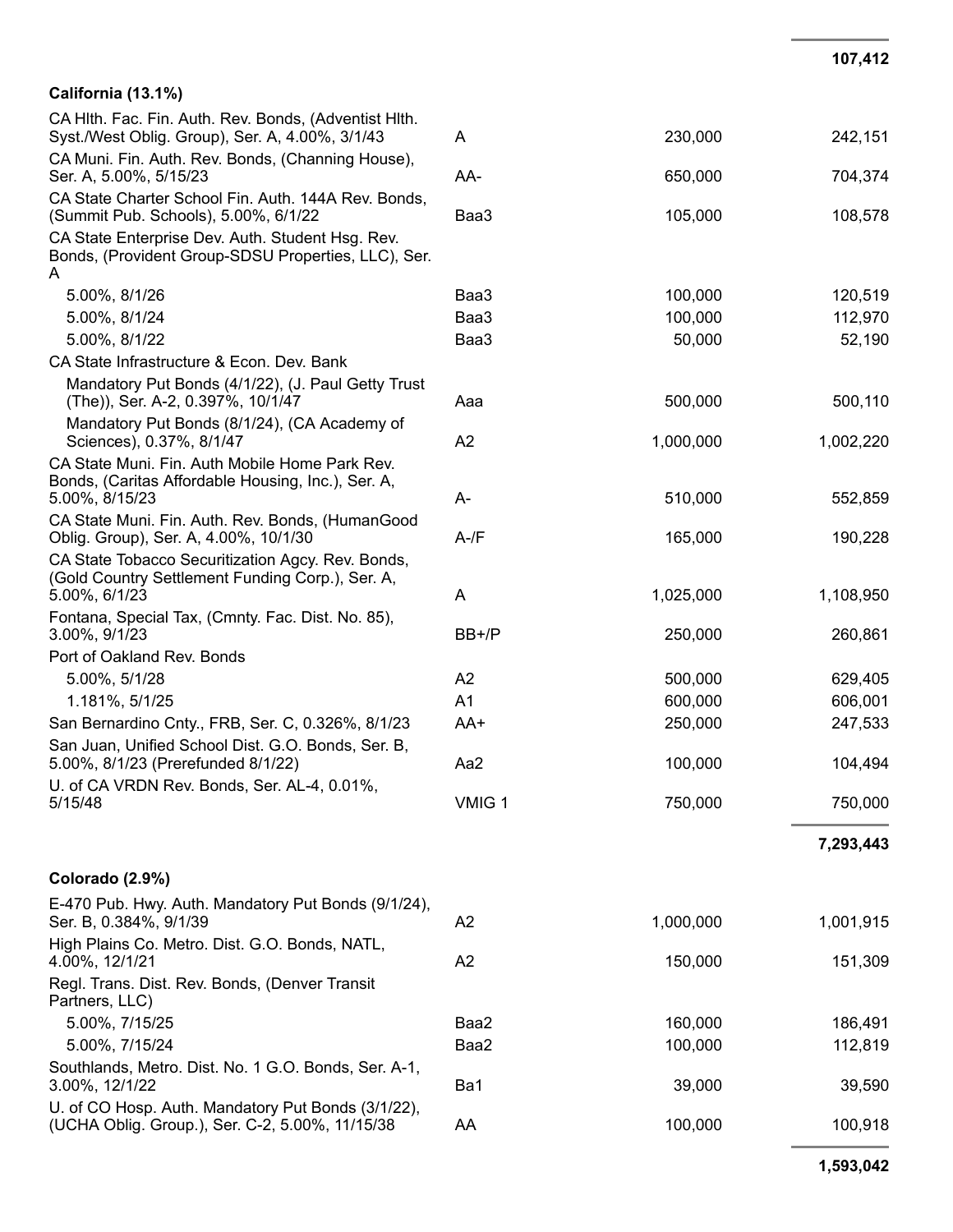| Connecticut (5.1%)                                                                                                              |                    |                    |                    |
|---------------------------------------------------------------------------------------------------------------------------------|--------------------|--------------------|--------------------|
| CT State Hith. & Edl. Fac. Auth. Rev. Bonds,<br>(Stamford Hosp. Oblig. Group (The))                                             |                    |                    |                    |
| Ser. M, 5.00%, 7/1/27 <sup>(FWC)</sup>                                                                                          | BBB+               | 250,000            | 298,409            |
| Ser. M, 5.00%, 7/1/26 <sup>(FWC)</sup>                                                                                          | BBB+               | 200,000            | 232,932            |
| Ser. M, 5.00%, 7/1/25 <sup>(FWC)</sup>                                                                                          | BBB+               | 150,000            | 169,820            |
| Ser. L-1, 4.00%, 7/1/25                                                                                                         | BBB+               | 600,000            | 678,484            |
| Ser. L-1, 4.00%, 7/1/24                                                                                                         | BBB+               | 500,000            | 550,274            |
| CT State Hsg. Fin. Auth. Rev. Bonds                                                                                             |                    |                    |                    |
| Ser. D2, 3.00%, 5/15/24                                                                                                         | Aaa                | 600,000            | 627,348            |
| Ser. G, 2.75%, 5/15/26                                                                                                          | Aaa                | 235,000            | 238,094            |
|                                                                                                                                 |                    |                    | 2,795,361          |
| District of Columbia (0.9%)                                                                                                     |                    |                    |                    |
| DC Rev. Bonds                                                                                                                   |                    |                    |                    |
| (D.C. Intl. School), 5.00%, 7/1/27<br>(KIPP DC), 5.00%, 7/1/23                                                                  | <b>BBB</b><br>BBB+ | 300,000<br>100,000 | 364,431<br>108,233 |
|                                                                                                                                 |                    |                    |                    |
|                                                                                                                                 |                    |                    | 472,664            |
| <b>Florida (6.7%)</b>                                                                                                           |                    |                    |                    |
| FL State Dev. Fin. Corp. Ed. Fac. Rev. Bonds, (Nova<br>Southeastern U., Inc.), 5.00%, 4/1/29                                    | A-                 | 150,000            | 190,885            |
| FL State Muni. Pwr. Agcy. Rev. Bonds, (St. Lucie),<br>Ser. B, 5.00%, 10/1/27 <sup>(FWC)</sup>                                   | A2                 | 1,050,000          | 1,248,912          |
| Jacksonville, Port Auth. Rev. Bonds, 4.50%, 11/1/32<br>(Prerefunded 11/1/22)<br>Miami-Dade Cnty., Mandatory Put Bonds (7/1/24), | A2                 | 855,000            | 893,508            |
| (Waste Management, Inc.), Ser. B, 0.395%, 11/1/48<br>St. John's Cnty., Indl. Dev. Auth. Rev. Bonds, (Life                       | A-                 | 1,000,000          | 1,000,244          |
| Care Ponte Vedra Oblig. Group), Ser. A                                                                                          | $BB+/F$            | 200.000            |                    |
| 4.00%, 12/15/28<br>4.00%, 12/15/22                                                                                              | BB+/F              | 110,000            | 229,768<br>114,277 |
|                                                                                                                                 |                    |                    |                    |
|                                                                                                                                 |                    |                    | 3,677,594          |
| Georgia (2.0%)                                                                                                                  |                    |                    |                    |
| Burke Cnty., Dev. Auth. Poll. Control Mandatory Put<br>Bonds (2/3/25), (Oglethorpe Pwr. Corp.), 1.50%,<br>1/1/40                | Baa1               | 300,000            | 309,541            |
| Main Street Natural Gas, Inc. Gas Supply Mandatory                                                                              |                    |                    |                    |
| Put Bonds (9/1/23), Ser. B, 0.814%, 4/1/48                                                                                      | Aa2                | 800,000            | 804,067            |
|                                                                                                                                 |                    |                    | 1,113,608          |
| Hawaii (0.5%)                                                                                                                   |                    |                    |                    |
| HI State Harbor Syst. Rev. Bonds, Ser. B, 0.90%,<br>7/1/23                                                                      | Aa3                | 250,000            | 250,431            |
|                                                                                                                                 |                    |                    | 250,431            |
| Illinois $(9.8%)$                                                                                                               |                    |                    |                    |
| Chicago, G.O. Bonds, Ser. A, 5.00%, 1/1/22                                                                                      | BBB+               | 250,000            | 253,842            |
| Chicago, Board of Ed. G.O. Bonds, Ser. E, 5.00%,<br>12/1/21                                                                     | <b>BB</b>          | 100,000            | 101,148            |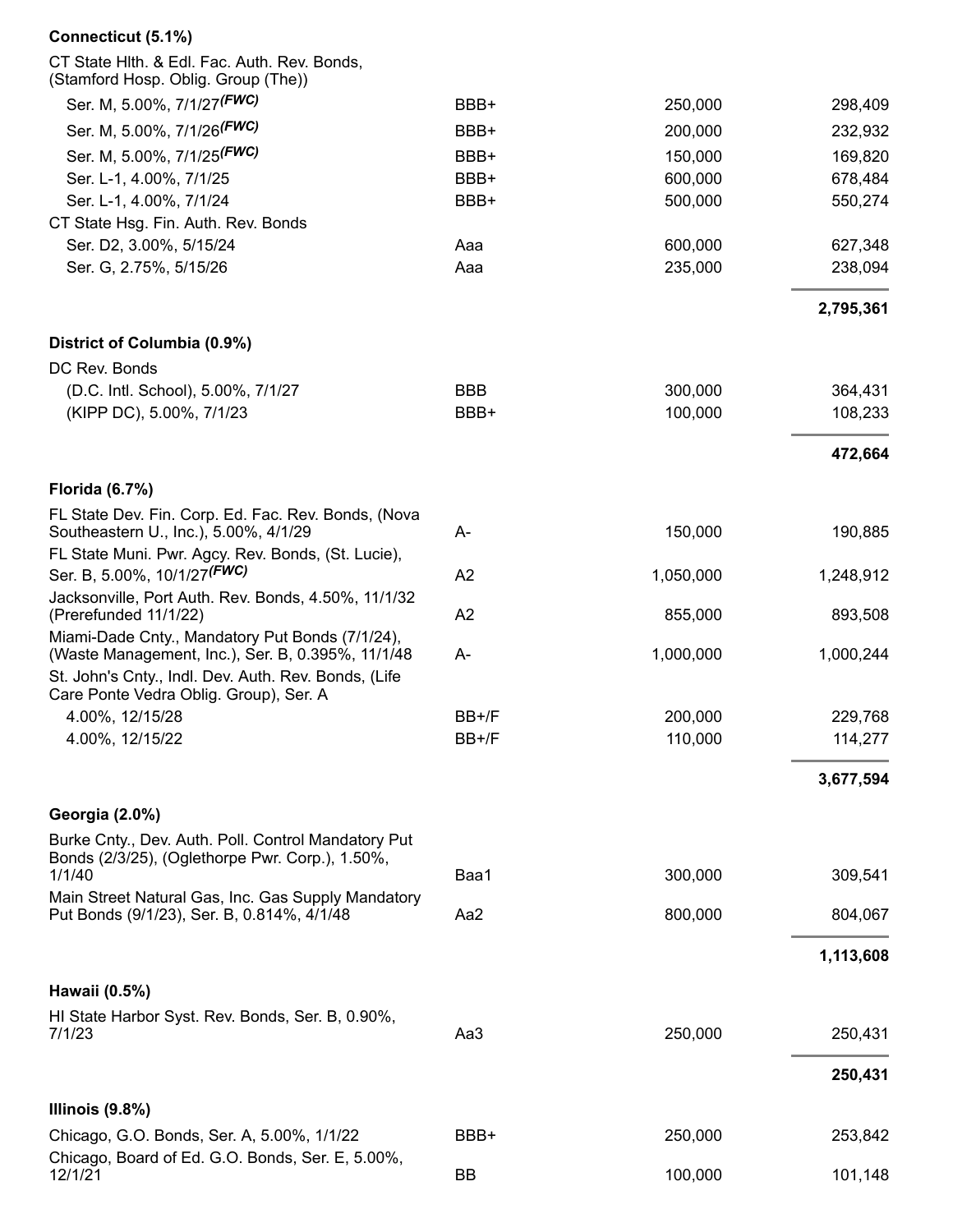| Chicago, Waste Wtr. Transmission Rev. Bonds,<br>5.00%, 1/1/23                                                        | A              | 200,000   | 203,170   |
|----------------------------------------------------------------------------------------------------------------------|----------------|-----------|-----------|
| IL State G.O. Bonds                                                                                                  |                |           |           |
| Ser. A, 5.00%, 10/1/24                                                                                               | Baa2           | 500,000   | 568,511   |
| Ser. A, 5.00%, 3/1/24                                                                                                | Baa2           | 800,000   | 891,137   |
| Ser. D, 5.00%, 11/1/21                                                                                               | Baa2           | 450,000   | 453,559   |
| 4.00%, 8/1/25                                                                                                        | Baa2           | 225,000   | 232,234   |
| IL State Fin. Auth.                                                                                                  |                |           |           |
| Mandatory Put Bonds (11/15/24), (OSF Hlth. Care<br>Syst. Oblig. Group), Ser. B-1, 5.00%, 5/15/50                     | A              | 500,000   | 562,125   |
| Mandatory Put Bonds (9/1/22), (Field Museum of<br>Natural History), 0.565%, 11/1/34                                  | A2             | 490,000   | 490,049   |
| IL State Fin. Auth. Rev. Bonds                                                                                       |                |           |           |
| (Presbyterian Homes Oblig. Group), Ser. A, 5.00%,<br>11/1/23                                                         | $A-fF$         | 75,000    | 82,284    |
| (U. of Chicago (The)), Ser. A, 5.00%, 10/1/23<br>(Prerefunded 10/1/21)                                               | Aa2            | 1,500,000 | 1,505,930 |
| Northern IL U. Rev. Bonds, Ser. B, BAM, 5.00%,<br>4/1/22                                                             | AA             | 100,000   | 102,745   |
|                                                                                                                      |                |           | 5,446,734 |
| lowa (0.5%)                                                                                                          |                |           |           |
| IA State Fin. Auth. Solid Waste Fac. Mandatory Put<br>Bonds (4/1/24), (Gevo NW Iowa RNG, LLC), 1.50%,<br>1/1/42      | Aa3            | 300,000   | 302,813   |
|                                                                                                                      |                |           | 302,813   |
| Kentucky (1.7%)                                                                                                      |                |           |           |
| KY Bond Dev. Corp. Edl. Fac. Rev. Bonds,<br>(Transylvania U.), Ser. A                                                |                |           |           |
| 5.00%, 3/1/27                                                                                                        | A-             | 160,000   | 192,302   |
| 4.00%, 3/1/25                                                                                                        | $A -$          | 340,000   | 375,614   |
| 3.00%, 3/1/24                                                                                                        | A-             | 330,000   | 347,136   |
|                                                                                                                      |                |           | 915,052   |
| Louisiana (2.8%)                                                                                                     |                |           |           |
| LA Stadium & Exposition Dist. Rev. Bonds, 4.00%,<br>7/3/23                                                           | BBB+/F         | 1,000,000 | 1,054,421 |
| LA State Offshore Term. Auth. Deepwater Port<br>Mandatory Put Bonds (12/1/23), (Loop, LLC), Ser. A,<br>1.65%, 9/1/33 | A <sub>3</sub> | 400,000   | 406,139   |
| St. John The Baptist Parish Mandatory Put Bonds<br>(7/1/24), (Marathon Oil Corp.), 2.125%, 6/1/37                    | Baa3           | 100,000   | 104,101   |
|                                                                                                                      |                |           | 1,564,661 |
| Maryland (2.6%)                                                                                                      |                |           |           |
| Frederick Cnty., Special Tax Bonds, (Oakdale-Lake<br>Linganore), 2.625%, 7/1/24                                      | BB/P           | 200,000   | 204,703   |
| MD State G.O. Bonds, Ser. D, 4.00%, 8/1/29 <sup>(FWC)</sup>                                                          | Aaa            | 800,000   | 961,647   |
| MD State Hith. & Higher Ed. Fac. Auth. Rev. Bonds,<br>(Stevenson U.), 5.00%, 6/1/29                                  | BBB-           | 200,000   | 255,846   |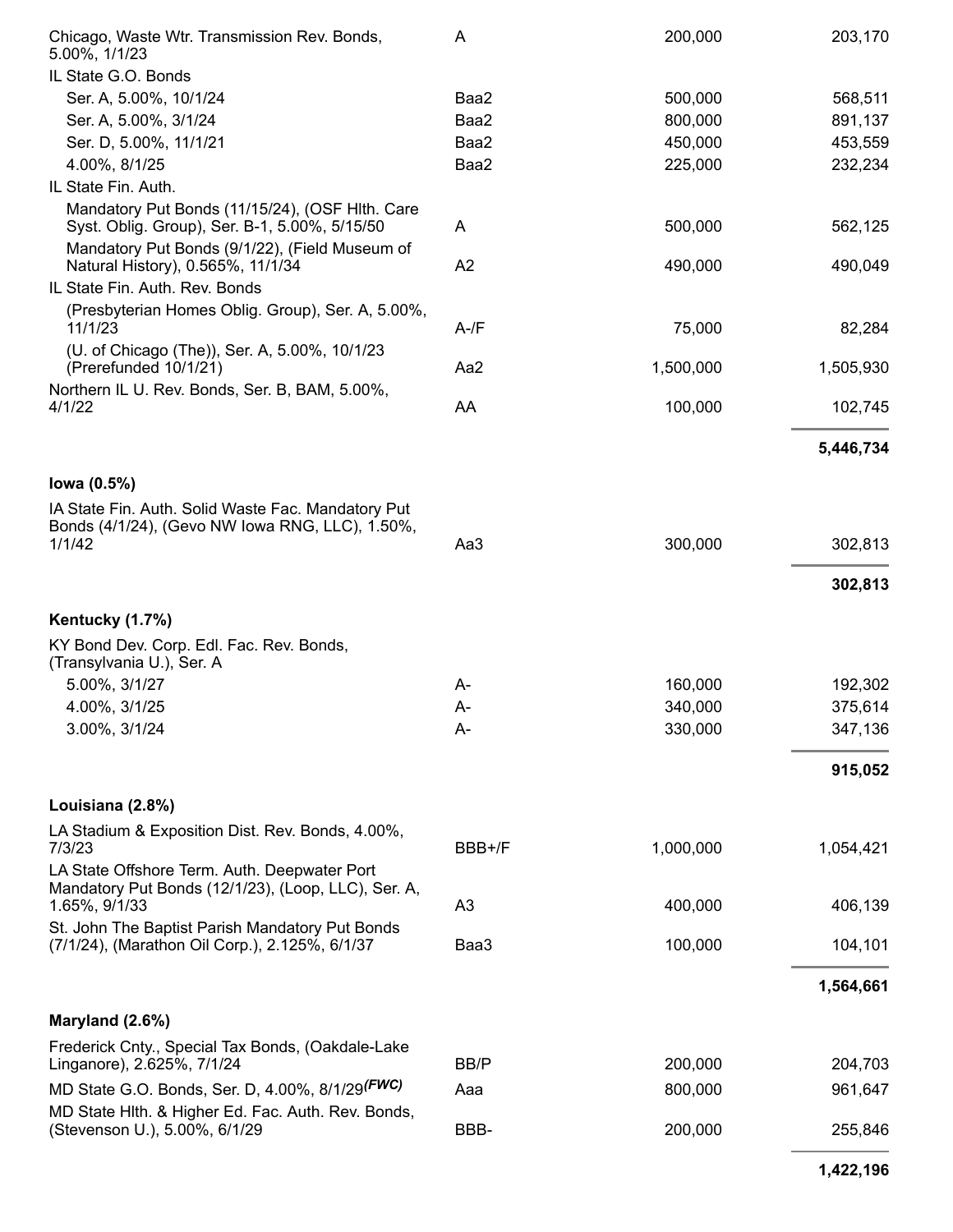| Lowell, Collegiate Charter School Rev. Bonds, 4.00%,<br>6/15/24                                                                                                                                                    | BB-/P          | 50,000    | 52,133    |
|--------------------------------------------------------------------------------------------------------------------------------------------------------------------------------------------------------------------|----------------|-----------|-----------|
| MA State Hsg. Fin. Agcy. Rev. Bonds, Ser. SF-169,<br>4.00%, 12/1/44                                                                                                                                                | Aa1            | 25,000    | 25,802    |
|                                                                                                                                                                                                                    |                |           | 77,935    |
| Michigan (3.0%)                                                                                                                                                                                                    |                |           |           |
| Detroit, G.O. Bonds, 5.00%, 4/1/25<br>Flint, Hosp. Bldg. Auth. Rev. Bonds, (Hurley Med.                                                                                                                            | Ba3            | 600,000   | 681,091   |
| Ctr.), Ser. B, 4.75%, 7/1/28                                                                                                                                                                                       | Ba1            | 560,000   | 595,475   |
| MI State Fin. Auth. Rev. Bonds, (Tobacco Settlement),<br>Ser. A-1, 2.326%, 6/1/30                                                                                                                                  | A              | 382,036   | 398,239   |
|                                                                                                                                                                                                                    |                |           | 1,674,805 |
| Minnesota (1.6%)                                                                                                                                                                                                   |                |           |           |
| Duluth, Econ. Dev. Auth. Rev. Bonds, (Benedictine<br>Hith. Syst. Oblig. Group), Ser. A, 3.00%, 7/1/24<br>Duluth, Econ. Dev. Auth. Hith. Care Fac. Rev. Bonds,<br>(St. Luke's Hosp. of Duluth Oblig. Group), 5.00%, | BB/P           | 200,000   | 210,617   |
| 6/15/27 <sup>(FWC)</sup>                                                                                                                                                                                           | BBB-           | 535,000   | 633,177   |
| MN State Res. Hsg. Fin. Agcy. Rev. Bonds, Ser. A,<br>4.00%, 7/1/38                                                                                                                                                 | Aa1            | 55,000    | 57,705    |
|                                                                                                                                                                                                                    |                |           | 901,499   |
| Mississippi (0.2%)                                                                                                                                                                                                 |                |           |           |
| MS State Bus. Fin. Corp. Rev. Bonds, (System<br>Energy Resources, Inc.), 2.50%, 4/1/22                                                                                                                             | BBB+           | 85,000    | 85,515    |
|                                                                                                                                                                                                                    |                |           | 85,515    |
|                                                                                                                                                                                                                    |                |           |           |
| Missouri (1.6%)<br>Kansas City, Indl. Dev. Auth. Arpt. Special Oblig. Rev.                                                                                                                                         |                |           |           |
| Bonds, 5.00%, 3/1/26                                                                                                                                                                                               | A <sub>2</sub> | 500,000   | 597,679   |
| Plaza at Noah's Ark Cmnty. Impt. Dist. Rev. Bonds<br>3.00%, 5/1/23                                                                                                                                                 | $B+/P$         | 150,000   | 153,109   |
| 3.00%, 5/1/22                                                                                                                                                                                                      | $B+/P$         | 125,000   | 126,116   |
|                                                                                                                                                                                                                    |                |           | 876,904   |
| Montana $(-\%)$                                                                                                                                                                                                    |                |           |           |
| MT State Board of Hsg. Rev. Bonds, Ser. A-2, FHA<br>Insd., 3.00%, 12/1/43                                                                                                                                          | Aa1            | 25,000    | 25,756    |
|                                                                                                                                                                                                                    |                |           | 25,756    |
| <b>Nevada (1.4%)</b>                                                                                                                                                                                               |                |           |           |
| Clark Cnty., G.O. Bonds, AMBAC, 3.00%, 11/1/35<br>Las Vegas, Redev. Agcy. Tax Alloc. Bonds, 5.00%,                                                                                                                 | Aa1            | 675,000   | 676,027   |
| 6/15/22                                                                                                                                                                                                            | BBB+           | 100,000   | 103,585   |
|                                                                                                                                                                                                                    |                |           | 779,612   |
| New Jersey (5.6%)                                                                                                                                                                                                  |                |           |           |
| Newark, G.O. Bonds, Ser. C, 1.25%, 7/25/22                                                                                                                                                                         | <b>BBB/P</b>   | 1,200,000 | 1,211,031 |

**Massachusetts (0.1%)**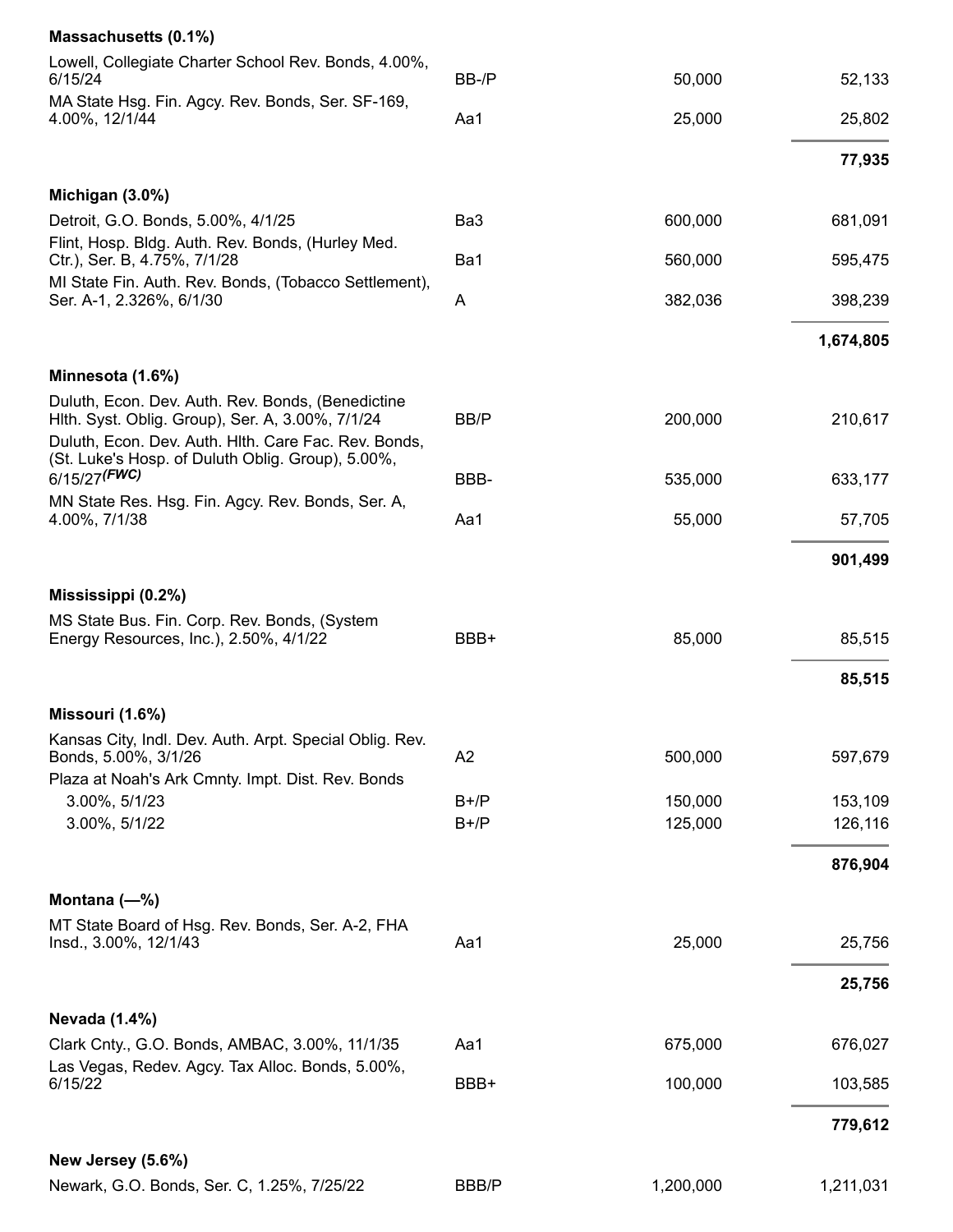| NJ State Econ. Dev. Auth. Mandatory Put Bonds<br>(6/1/23), (NJ-American Water Co., Inc.), 1.20%,<br>11/1/34 | A <sub>1</sub> | 500,000   | 505,606   |
|-------------------------------------------------------------------------------------------------------------|----------------|-----------|-----------|
| NJ State Econ. Dev. Auth. Rev. Bonds                                                                        |                |           |           |
| 5.00%, 6/15/23                                                                                              | Baa1           | 220,000   | 238,587   |
| 5.00%, 6/15/22                                                                                              | Baa1           | 200,000   | 207,493   |
| Ser. B, 5.00%, 11/1/21                                                                                      | Baa1           | 100,000   | 100,783   |
| (School Fac. Construction), 1.57%, 9/1/27                                                                   | Baa1           | 100,000   | 101,408   |
| NJ State Trans. Trust Fund Auth. Rev. Bonds, Ser.                                                           |                |           |           |
| AA, 5.25%, 6/15/30                                                                                          | Baa1           | 650,000   | 706,012   |
|                                                                                                             |                |           | 3,070,920 |
| New Mexico (0.8%)                                                                                           |                |           |           |
| Farmington, Poll. Control Mandatory Put Bonds<br>(6/1/22)                                                   |                |           |           |
| (Pub. Svcs. Co. of NM), Ser. B, 2.125%, 6/1/40                                                              | Baa2           | 100,000   | 101,341   |
| (Public Service Co. of NM), 1.20%, 6/1/40                                                                   | Baa2           | 150,000   | 150,878   |
| NM State Hosp. Equip. Loan Council First Mtge. Rev.<br>Bonds, (La Vida Expansion), Ser. C, 2.25%, 7/1/23    | BB+/F          | 200,000   | 200,138   |
|                                                                                                             |                |           | 452,357   |
| New York (10.0%)                                                                                            |                |           |           |
| Albany, Cap. Resource Corp. Rev. Bonds, (Empire<br>Commons Student Hsg., Inc), 5.00%, 5/1/22                | A              | 500,000   | 515,179   |
| Hempstead, Union Free School Dist. G.O. Bonds, Ser.                                                         |                |           |           |
| A, 1.00%, 6/30/22                                                                                           | $A+/P$         | 1,500,000 | 1,509,240 |
| Long Island, Pwr. Auth. Elec. Syst. Mandatory Put<br>Bonds (9/1/25), Ser. B, 0.85%, 9/1/50                  | A2             | 500,000   | 502,451   |
| NY City, Hsg. Dev. Corp.                                                                                    |                |           |           |
| Mandatory Put Bonds (7/3/23), Ser. B-2, 2.10%,<br>11/1/58                                                   | AA+            | 170,000   | 171,295   |
| Mandatory Put Bonds (7/1/25), Ser. F-2, FHA Isd.,<br>$0.60\%$ , 5/1/61                                      | AA+            | 1,000,000 | 1,003,742 |
| NY State Dorm. Auth. Rev. Bonds, (St. Joseph's<br>College)                                                  |                |           |           |
| 5.00%, 7/1/30                                                                                               | BBB-/F         | 75,000    | 94,023    |
| 5.00%, 7/1/29                                                                                               | BBB-/F         | 75,000    | 92,874    |
| 5.00%, 7/1/28                                                                                               | BBB-/F         | 75,000    | 91,390    |
| 5.00%, 7/1/26                                                                                               | BBB-/F         | 200,000   | 234,324   |
| 5.00%, 7/1/24                                                                                               | BBB-/F         | 175,000   | 194,161   |
| 5.00%, 7/1/23                                                                                               | BBB-/F         | 100,000   | 107,793   |
| NY State Hsg. Fin. Agcy. Rev. Bonds, (Climate Bond<br>Certified), FNMA Coll., 1.625%, 5/1/23                | Aa2            | 760,000   | 760,773   |
| NY State Trans. Special Fac. Dev. Corp. Rev. Bonds,                                                         |                |           |           |
| (JFK Intl. Arpt. Term. 4, LLC), 5.00%, 12/1/25                                                              | Baa1           | 225,000   | 264,564   |
|                                                                                                             |                |           | 5,541,809 |
| North Carolina (0.3%)                                                                                       |                |           |           |
| NC State Med. Care Comm. Hith. Care Fac. Rev.                                                               |                |           |           |
| Bonds, (Lutheran Svcs. for the Aging, Inc. Oblig.<br>Group), 3.00%, 3/1/23                                  | BB/P           | 150,000   | 154,742   |
|                                                                                                             |                |           | 154,742   |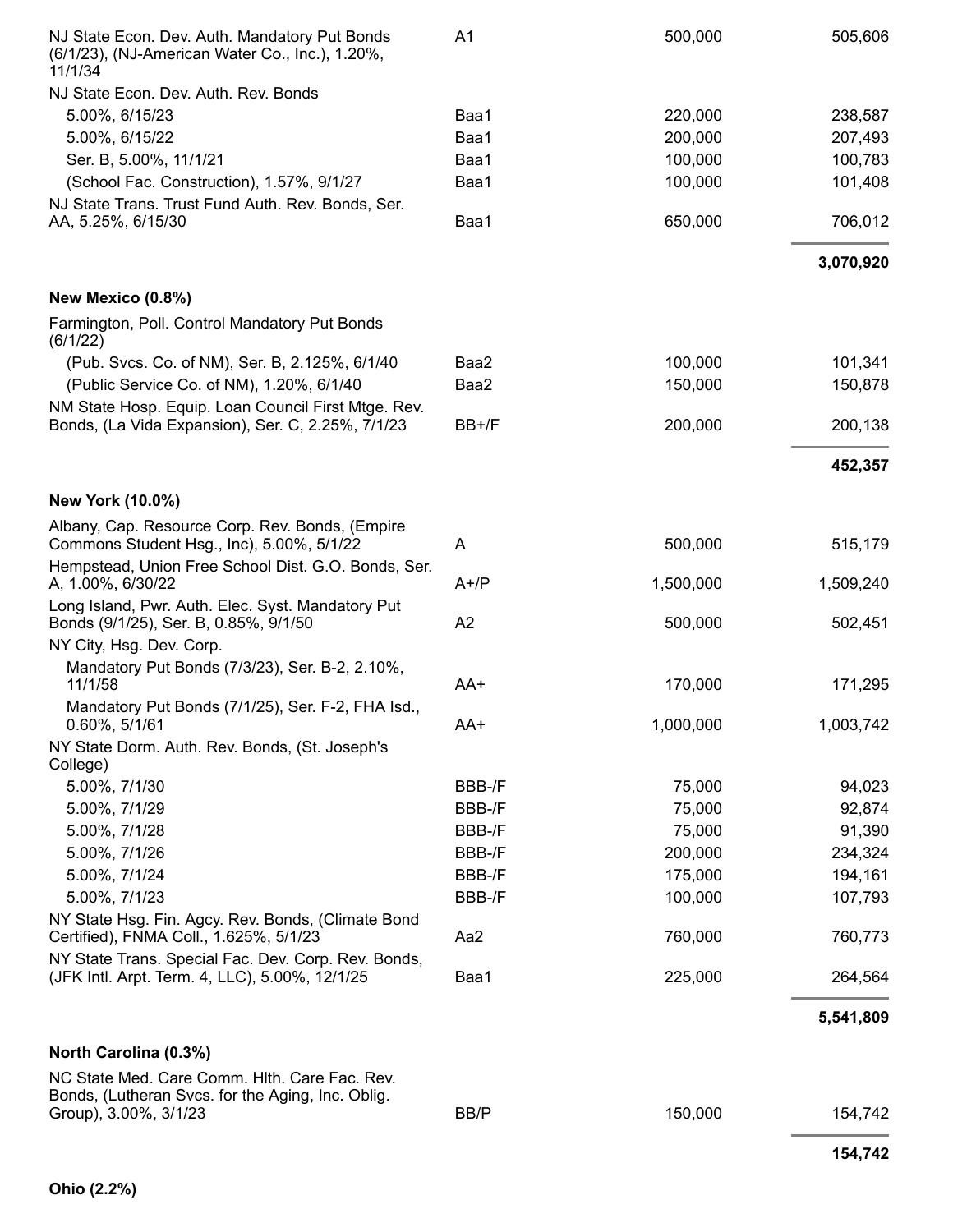| Akron Bath Coply Joint Twp. Hosp. Dist. Rev. Bonds,<br>(Summa Hlth. Syst. Oblig. Group)                           |                      |                     |                     |
|-------------------------------------------------------------------------------------------------------------------|----------------------|---------------------|---------------------|
| 5.00%, 11/15/27                                                                                                   | BBB+/F               | 180,000             | 223,027             |
| 5.00%, 11/15/25                                                                                                   | BBB+/F               | 255,000             | 299,550             |
| OH State Higher Edl. Fac. Comm. Rev. Bonds, (U. of                                                                |                      |                     |                     |
| Dayton), Ser. 06, AMBAC, 2.451%, 12/1/21                                                                          | A+                   | 665,000             | 668,258             |
|                                                                                                                   |                      |                     | 1,190,835           |
| Pennsylvania (4.2%)                                                                                               |                      |                     |                     |
| Allegheny Cnty., Hosp. Dev. Auth. Rev. Bonds,<br>(Allegheny Hith. Network Oblig. Group), Ser. A,<br>5.00%, 4/1/22 | A                    | 200,000             | 205,538             |
| Bethlehem, Area School Dist. Auth. Mandatory Put<br>Bonds (11/1/21), 0.552%, 1/1/30                               | A <sub>1</sub>       | 150,000             | 150,000             |
| Pittsburgh Wtr. & Swr. Auth. Mandatory Put Bonds<br>(12/1/23), Ser. C, AGM, 0.67%, 9/1/40                         | AA                   | 625,000             | 630,333             |
| Scranton, School Dist. G.O. Bonds, Ser. 14-R,<br>0.915%, 4/1/31                                                   | A2                   | 945,000             | 949,403             |
| State Public School Bldg. Auth. Palease Rev. Bonds,<br>(Philadelphia School Dist.), 5.00%, 6/1/23                 | A2                   | 100,000             | 107,901             |
| Westmoreland Cnty. Indl. Dev. Auth. Hith. Syst. Rev.<br>Bonds, (Excela Hlth. Oblig. Group), Ser. A                |                      |                     |                     |
| 4.00%, 7/1/23                                                                                                     | Baa1                 | 150,000             | 159,818             |
| 4.00%, 7/1/22                                                                                                     | Baa1                 | 100,000             | 103,010             |
|                                                                                                                   |                      |                     | 2,306,003           |
| Puerto Rico (0.2%)                                                                                                |                      |                     |                     |
| Cmnwlth. of PR, Hwy. & Trans. Auth. Rev. Bonds, Ser.<br>CC, AGM, 5.50%, 7/1/29                                    | AA                   | 55,000              | 64,850              |
| Cmnwlth. of PR, Infrastructure Fin. Auth. Special Tax                                                             |                      |                     |                     |
| Bonds, Ser. C, AMBAC, 5.50%, 7/1/26                                                                               | BB/P                 | 25,000              | 27,352              |
|                                                                                                                   |                      |                     | 92,202              |
| Rhode Island (0.2%)                                                                                               |                      |                     |                     |
| RI Hith. & Edl. Bidg. Corp. Rev. Bonds, (Lifespan<br>Oblig. Group-Hosp. Fin.), 5.00%, 5/15/22                     | BBB+                 | 100,000             | 103,177             |
|                                                                                                                   |                      |                     | 103,177             |
| South Carolina (2.9%)                                                                                             |                      |                     |                     |
| SC State Pub. Svcs. Auth. Rev. Bonds, (Santee<br>Cooper), Ser. D                                                  |                      |                     |                     |
| 5.00%, 12/1/22 (Prerefunded 6/1/22)                                                                               | A2                   | 50,000              | 51,829              |
| 5.00%, 12/1/22 (Prerefunded 6/1/22)                                                                               | AAA/P                | 50,000              | 51,810              |
| SC Trans. Infrastructure Bank Mandatory Put Bonds<br>(10/1/21), Ser. 03B                                          |                      |                     |                     |
| U.S. Govt. Coll., 0.517%, 10/1/31 (Prerefunded                                                                    |                      |                     |                     |
| 10/1/21<br>0.514%, 10/1/31                                                                                        | AAA/P<br>$AA$ -/ $P$ | 1,475,000<br>20,000 | 1,475,326<br>20,002 |
|                                                                                                                   |                      |                     |                     |
|                                                                                                                   |                      |                     | 1,598,967           |
| Texas (3.2%)                                                                                                      |                      |                     |                     |
| Central TX Regl. Mobility Auth. Rev. Bonds, Ser. A,<br>5.00%, 1/1/22                                              | A-                   | 300,000             | 304,733             |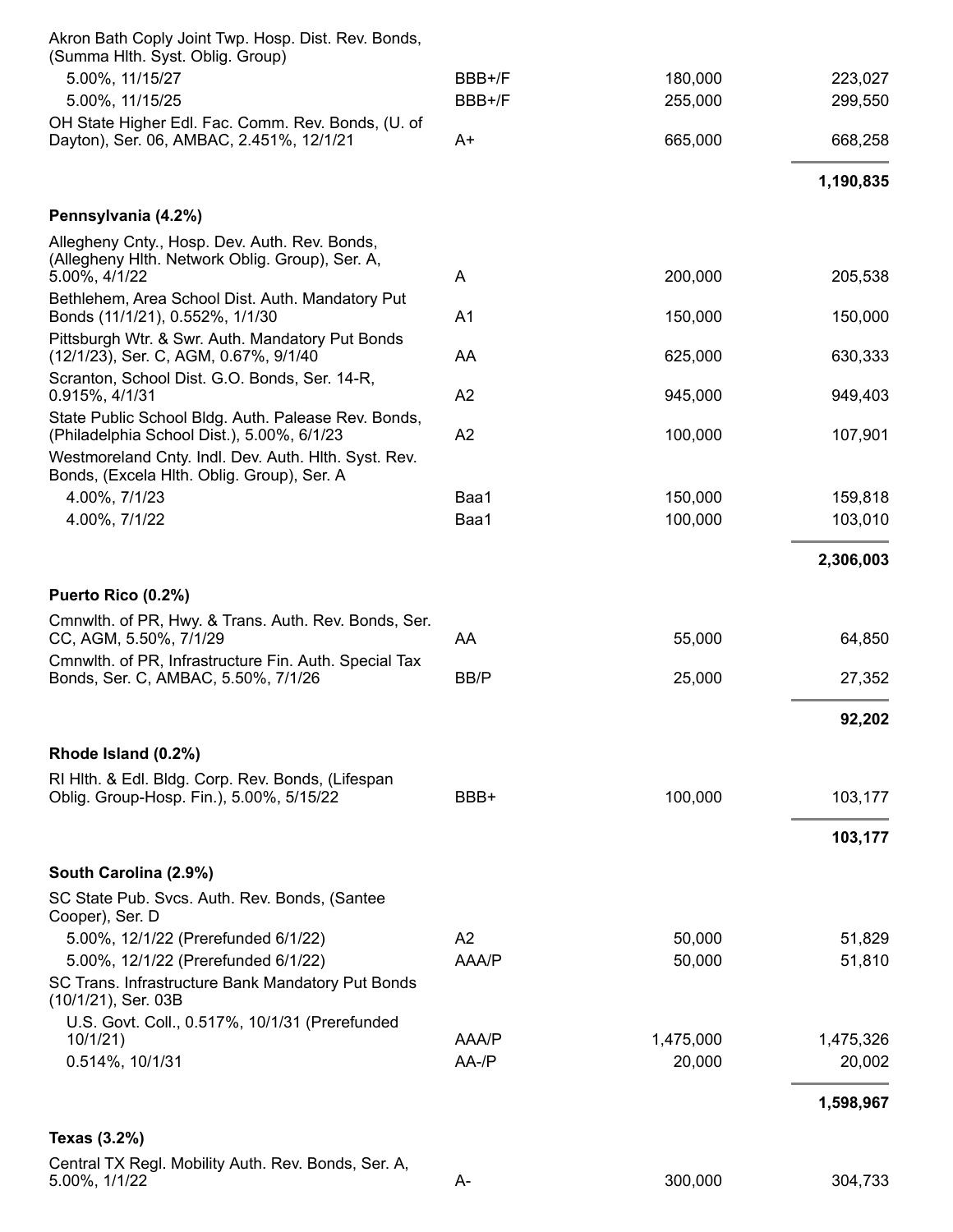| Fort Bend, Indpt. School Dist. Mandatory Put Bonds<br>(8/1/26), Ser. B, PSFG, 0.72%, 8/1/51                                                                                                    | AAA            | 1,000,000 | 1,007,240    |
|------------------------------------------------------------------------------------------------------------------------------------------------------------------------------------------------|----------------|-----------|--------------|
| SA Energy Acquisition Pub. Fac. Corp. Rev. Bonds,<br>(Gas Supply), 5.50%, 8/1/25                                                                                                               | A2             | 75,000    | 89,182       |
| Temple, Tax Increment Tax Alloc. Bonds,<br>(Reinvestment Zone No. 1), Ser. A, BAM, 5.00%,<br>8/1/23                                                                                            | AA             | 290,000   | 315,641      |
| TX State Affordable Hsg. Corp. Rev. Bonds, Ser. A,                                                                                                                                             |                |           |              |
| GNMA, 5.25%, 9/1/28                                                                                                                                                                            | Aaa            | 70,000    | 70,189       |
|                                                                                                                                                                                                |                |           | 1,786,985    |
| Utah (4.6%)                                                                                                                                                                                    |                |           |              |
| Murray City, Hosp. VRDN, (IHC HIth. Svcs., Inc.), Ser.                                                                                                                                         |                |           |              |
| C, 0.01%, 5/15/36                                                                                                                                                                              | $A-1+$         | 2,000,000 | 2,000,000    |
| UT Infrastructure Agcy. Rev. Bonds, Ser. A                                                                                                                                                     |                |           |              |
| 3.00%, 10/15/26                                                                                                                                                                                | BBB-/F         | 250,000   | 276,657      |
| 3.00%, 10/15/23                                                                                                                                                                                | BBB-/F         | 250,000   | 263,593      |
|                                                                                                                                                                                                |                |           | 2,540,250    |
| Virginia (1.1%)                                                                                                                                                                                |                |           |              |
| VA State College Bldg. Auth. Edl. Fac. Rev. Bonds,<br>Ser. B, 5.00%, 9/1/22 (Escrowed to Maturity)<br>VA State Small Bus. Fin. Auth. Rev. Bonds, (National<br>Sr. Campuses, Inc. Oblig. Group) | $AA+$ / $P$    | 160,000   | 167,631      |
| 5.00%, 1/1/25                                                                                                                                                                                  | A/F            | 250,000   | 287,654      |
| 5.00%, 1/1/24                                                                                                                                                                                  | A/F            | 150,000   | 166,202      |
|                                                                                                                                                                                                |                |           | 621,487      |
| Washington (5.4%)                                                                                                                                                                              |                |           |              |
| Port of Seattle Rev. Bonds, Ser. C, 5.00%, 5/1/24                                                                                                                                              | A <sub>1</sub> | 315,000   | 353,331      |
| Seattle, Muni. Lt. & Pwr. Mandatory Put Bonds<br>(11/1/26), Ser. B, 0.27%, 5/1/45<br>WA State Hlth. Care Fac. Auth.                                                                            | Aa2            | 1,500,000 | 1,500,686    |
| Mandatory Put Bonds (7/1/22), (Fred Hutchinson<br>Cancer Research Ctr.), Ser. B, 1.16%, 1/1/42                                                                                                 | A+             | 100,000   | 100,198      |
| Mandatory Put Bonds (7/3/23), (Fred Hutchinson<br>Cancer Research Ctr.), 1.07%, 1/1/42                                                                                                         | A+             | 1,000,000 | 1,006,498    |
|                                                                                                                                                                                                |                |           | 2,960,713    |
|                                                                                                                                                                                                |                |           |              |
| Total municipal bonds and notes (cost \$53,917,552)                                                                                                                                            |                |           | \$54,461,539 |

| SHORT-TERM INVESTMENTS (6.4%) <sup>(a)</sup>          |               |             |
|-------------------------------------------------------|---------------|-------------|
|                                                       | <b>Shares</b> | Value       |
| Putnam Short Term Investment Fund Class P 0.08% (AFF) | 3.533.997     | \$3,533,997 |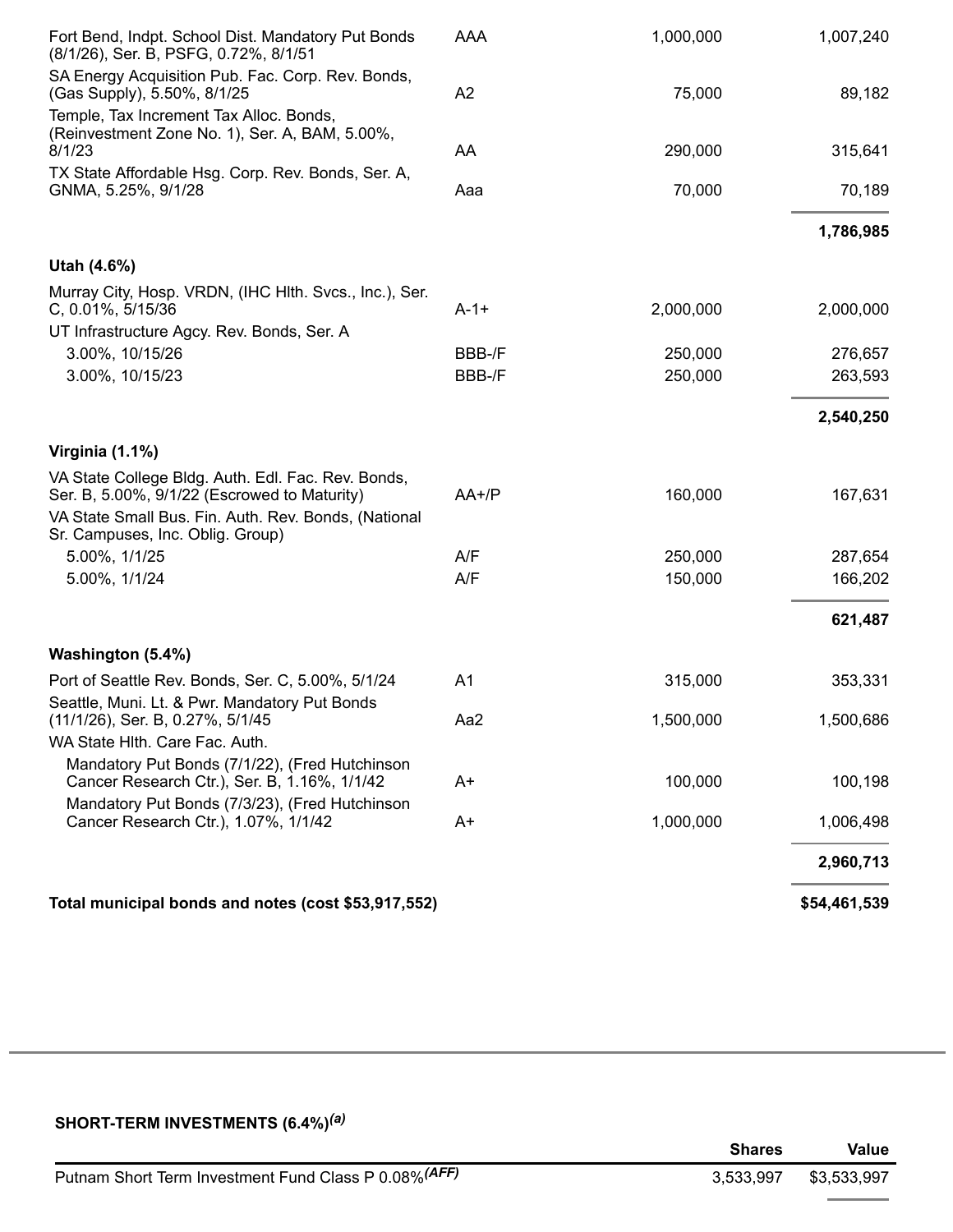**Total investments (cost \$57,451,549) \$57,995,536**

### **Notes to the fund's portfolio**

Unless noted otherwise, the notes to the fund's portfolio are for the close of the fund's reporting period, which ran from December 1, 2020 through August 31, 2021 (the reporting period). Within the following notes to the portfolio, references to "Putnam Management" represent Putnam Investment Management, LLC, the fund's manager, an indirect wholly-owned subsidiary of Putnam Investments, LLC, references to "the SEC" represent the Securities and Exchange Commission, references to "ASC 820" represent Accounting Standards Codification 820 *Fair Value Measurements and Disclosures* and references to "OTC", if any, represent over-the-counter.

*(a)* Percentages indicated are based on net assets of \$55,249,634.

- *(RAT)* The Moody's, Standard & Poor's or Fitch ratings indicated are believed to be the most recent ratings available at the close of the reporting period for the securities listed. Ratings are generally ascribed to securities at the time of issuance. While the agencies may from time to time revise such ratings, they undertake no obligation to do so, and the ratings do not necessarily represent what the agencies would ascribe to these securities at the close of the reporting period. Securities rated by Fitch are indicated by "/F." Securities rated by Putnam are indicated by "/P." The Putnam rating categories are comparable to the Standard & Poor's classifications. If a security is insured, it will usually be rated by the ratings organizations based on the financial strength of the insurer. For further details regarding security ratings, please see the Statement of Additional Information.
- *(AFF)* Affiliated company. For investments in Putnam Short Term Investment Fund, the rate quoted in the security description is the annualized 7-day yield of the fund at the close of the reporting period. Transactions during the period with any company which is under common ownership or control were as follows:

| Name of affiliate             | <b>Fair value</b><br>as of<br>11/30/20 | <b>Purchase</b><br>cost               | proceeds                              | Sale Investment<br>income | <b>Shares</b><br>outstanding<br>and fair<br>value as of<br>8/31/21 |
|-------------------------------|----------------------------------------|---------------------------------------|---------------------------------------|---------------------------|--------------------------------------------------------------------|
| <b>Short-term investments</b> |                                        |                                       |                                       |                           |                                                                    |
| Putnam Short Term Investment  |                                        |                                       |                                       |                           |                                                                    |
| Fund*                         |                                        |                                       | \$1,865,119 \$32,928,528 \$31,259,650 | \$1.526                   | \$3,533,997                                                        |
|                               |                                        |                                       |                                       |                           |                                                                    |
| Total Short-term investments  |                                        | \$1,865,119 \$32,928,528 \$31,259,650 |                                       | \$1,526                   | \$3,533,997                                                        |

\* Management fees charged to Putnam Short Term Investment Fund have been waived by Putnam Management. There were no realized or unrealized gains or losses during the period.

*(FWC)* Forward commitment, in part or in entirety.

At the close of the reporting period, the fund maintained liquid assets totaling \$3,547,479 to cover the settlement of certain securities.

144A after the name of an issuer represents securities exempt from registration under Rule 144A of the Securities Act of 1933, as amended. These securities may be resold in transactions exempt from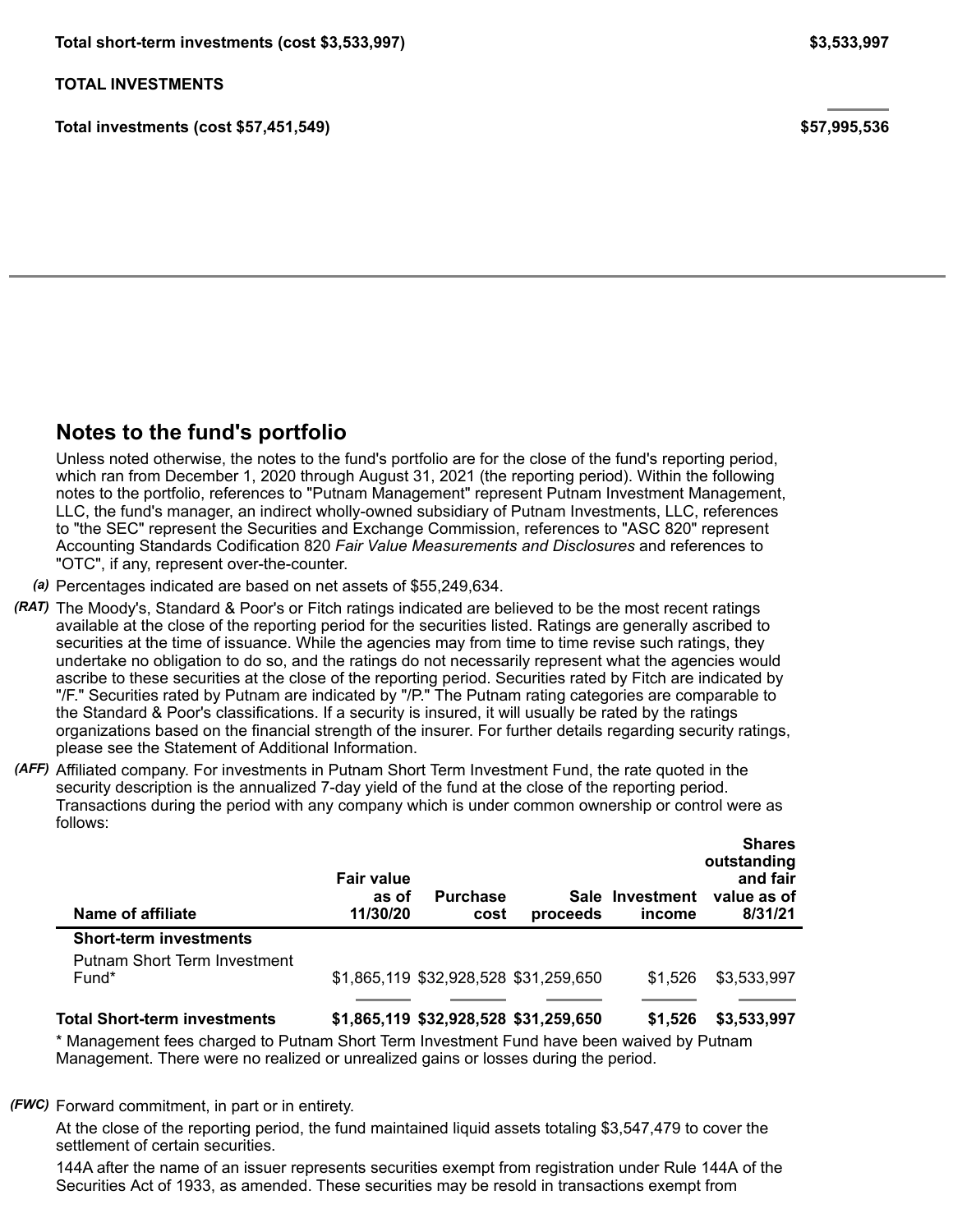registration, normally to qualified institutional buyers.

On Mandatory Put Bonds, the rates shown are the current interest rates at the close of the reporting period and the dates shown represent the next mandatory put dates. Rates are set by remarketing agents and may take into consideration market supply and demand, credit quality and the current SIFMA Municipal Swap Index, 1 Month US LIBOR or 3 Month US LIBOR rates, which were 0.02%, 0.08% and 0.12%, respectively, as of the close of the reporting period.

The dates shown parenthetically on prerefunded bonds represent the next prerefunding dates.

The dates shown on debt obligations are the original maturity dates.

The fund had the following sector concentrations greater than 10% at the close of the reporting period (as a percentage of net assets):

| Healthcare | 19.0% |
|------------|-------|
| Local debt | 12.3  |
| Utilities  | 10.5  |

**Security valuation:** Portfolio securities and other investments are valued using policies and procedures adopted by the Board of Trustees. The Trustees have formed a Pricing Committee to oversee the implementation of these procedures and have delegated responsibility for valuing the fund's assets in accordance with these procedures to Putnam Management. Putnam Management has established an internal Valuation Committee that is responsible for making fair value determinations, evaluating the effectiveness of the pricing policies of the fund and reporting to the Pricing Committee.

Tax-exempt bonds and notes are generally valued on the basis of valuations provided by an independent pricing service approved by the Trustees. Such services use information with respect to transactions in bonds, quotations from bond dealers, market transactions in comparable securities and various relationships between securities in determining value. These securities will generally be categorized as Level 2.

Investments in open-end investment companies (excluding exchange-traded funds), if any, which can be classified as Level 1 or Level 2 securities, are valued based on their net asset value. The net asset value of such investment companies equals the total value of their assets less their liabilities and divided by the number of their outstanding shares.

Certain investments, including certain restricted and illiquid securities and derivatives, are also valued at fair value following procedures approved by the Trustees. To assess the continuing appropriateness of fair valuations, the Valuation Committee reviews and affirms the reasonableness of such valuations on a regular basis after considering all relevant information that is reasonably available. Such valuations and procedures are reviewed periodically by the Trustees. These valuations consider such factors as significant market or specific security events such as interest rate or credit quality changes, various relationships with other securities, discount rates, U.S. Treasury, U.S. swap and credit yields, index levels, convexity exposures, recovery rates, sales and other multiples and resale restrictions. These securities are classified as Level 2 or as Level 3 depending on the priority of the significant inputs. The fair value of securities is generally determined as the amount that the fund could reasonably expect to realize from an orderly disposition of such securities over a reasonable period of time. By its nature, a fair value price is a good faith estimate of the value of a security in a current sale and does not reflect an actual market price, which may be different by a material amount.

ASC 820 establishes a three-level hierarchy for disclosure of fair value measurements. The valuation hierarchy is based upon the transparency of inputs to the valuation of the fund's investments. The three levels are defined as follows:

**Level 1:** Valuations based on quoted prices for identical securities in active markets.

**Level 2:** Valuations based on quoted prices in markets that are not active or for which all significant inputs are observable, either directly or indirectly.

**Level 3:** Valuations based on inputs that are unobservable and significant to the fair value measurement. The following is a summary of the inputs used to value the fund's net assets as of the close of the reporting period: